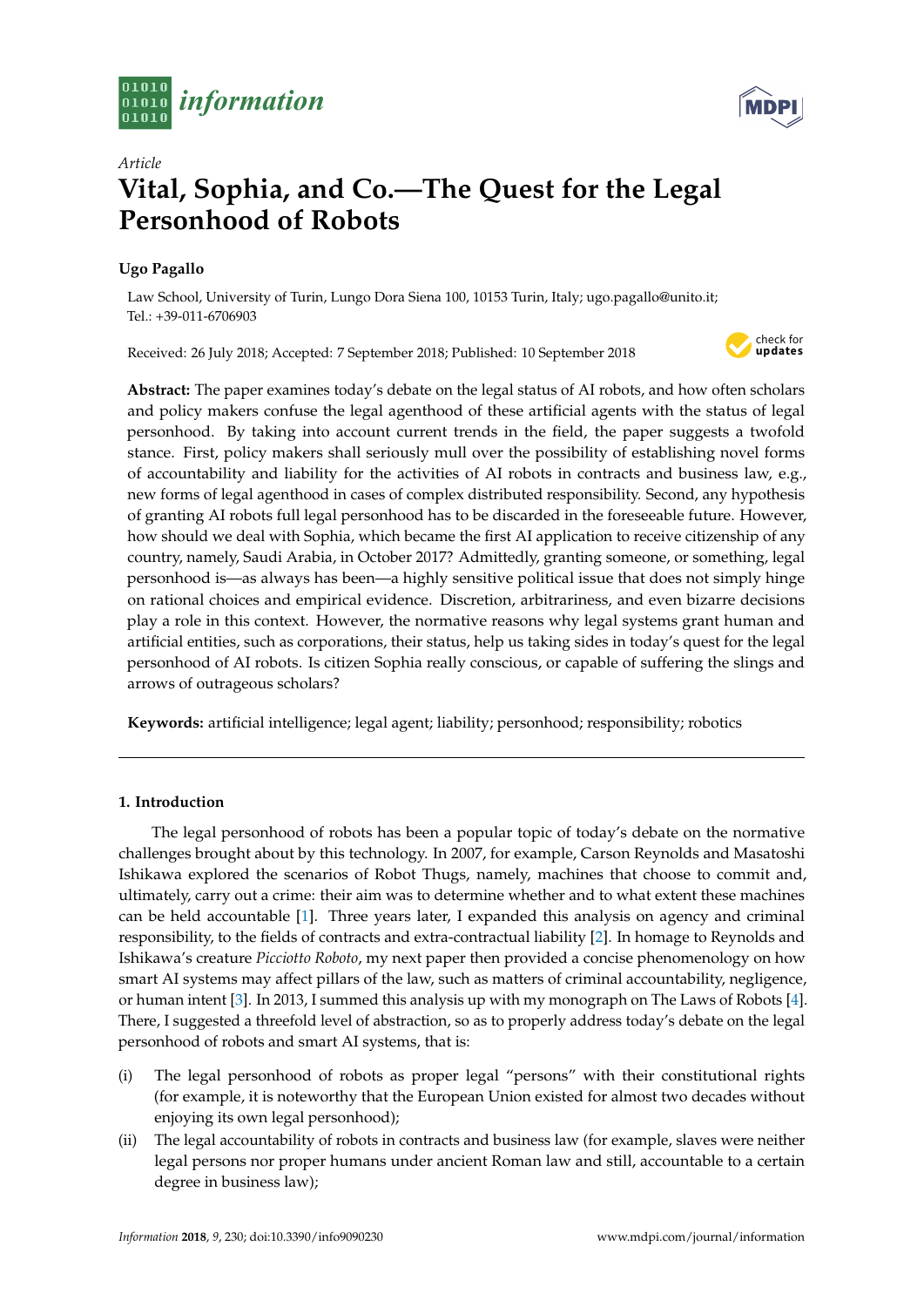(iii) New types of human responsibility for others' behaviour, e.g., extra-contractual responsibility or tortuous liability for AI activities (for example, cases of liability for defective products. Although national legislation may include data and information in the notion of product, it remains far from clear whether the adaptive and dynamic nature of AI through either machine learning techniques, or updates, or revisions, may entail or create a defect in the "product").

Against this framework, the aim of the paper is to shed further light on such threefold status that AI robots may have in the legal domain, by taking into account what has happened in this domain of science, technology, and their normative challenges over the past years. Whereas most legal systems, so far, have regulated the behaviour of AI robots as simple tools of human interaction and hence, as a source of responsibility for other agents in the system [\[4\]](#page-9-3), have advancements of technology affected this traditional framework? Do certain specimens of AI technology, such as smart humanoid robots, recommend that we should be ready to grant some of these robots full legal personhood and citizenship? Or, would such legislative action be morally unnecessary and legally troublesome, in that holding AI robots accountable outweighs the "highly precarious moral interests that AI legal personhood might protect" [\[5\]](#page-9-4)?

To offer a hopefully comprehensive view on these issues, the paper is presented in three parts. First, focus is on current trends of AI technology and robotics, so as to stress both benefits and threats of this field. Then, attention is drawn to the confusion that prevails in most of today's debate between the legal personhood of AI robots and their legal accountability in contracts and business law. Finally, the analysis dwells on the pros and cons of granting AI robots full legal personhood, as opposed to the status of legal accountability, or as a source of responsibility for other agents in the legal system. At the risk of being lambasted for reactionary anthropocentrism, the conclusion of the paper is that such a quest for the legal personhood of AI robots should not have priority over the regulation of more urgent issues triggered by the extraordinary developments in this field.

#### <span id="page-1-0"></span>**2. Current Trends of Robotics**

To shed light on today's debate on the legal personhood of AI robots, it is important to briefly put this debate into perspective. Robots materialized as a reprogrammable machine operating in a semi- or fully autonomous way, so as to perform manufacturing operations, more than fifty years ago. Inspired by the research of George Devol and Joseph Engelberger, robots were deployed in the automobile sector since 1961, i.e., the UNIMATE robot removing die-casting and performing spot welding in a General Motors factory in New Jersey. In the early 1980s, such a use of robots within the automobile sector became critical. The Japanese industry attained a strategic competitiveness through the large-scale use of this technology in their factories, reducing their costs and increasing the overall quality of their cars. This trend went on until the early 2000s, when certain individuals still had the impression that robotics was too dependent on the automobile industry. Remarkably, in the *Editorial* to the World 2005 Robotics Report of the Economic Commission for Europe and the International Federation of Robotics, Åke Madesäter raised this risk: "In the period 1997–2003, the automotive industry in Spain received 70% of all new robot installations. In France, the United Kingdom and Germany the corresponding figure amounted to 68%, 64% and 57%, respectively" [\[6\]](#page-9-5).

In the same years as covered by the UN World report, however, the field of robotics opened up to a profound transformation, a "revolution", according to many scholars [\[7,](#page-9-6)[8\]](#page-9-7). The first step of this diversification concerned the set of water-surface and underwater unmanned vehicles, or "UUVs", employed for remote exploration work and the repairs of pipelines, oil rigs and so on. This set of robotic applications started developing an amazing pace since the mid-1990s. Then, it was the turn of unmanned aerial vehicles ("UAVs"), or systems ("UAS"), that upset the military field in the mid-2000s [\[9\]](#page-9-8). A few years later, time was ripe for the advent of self-driving cars: whereas the Nevada Governor signed a bill into law in June 2011 that for the first time ever authorized the use of driverless cars on public roads, other states in the U.S. soon followed suit. In September 2017, the House of Representatives passed a bill, the Self Drive Act, which aims to provide a much-needed federal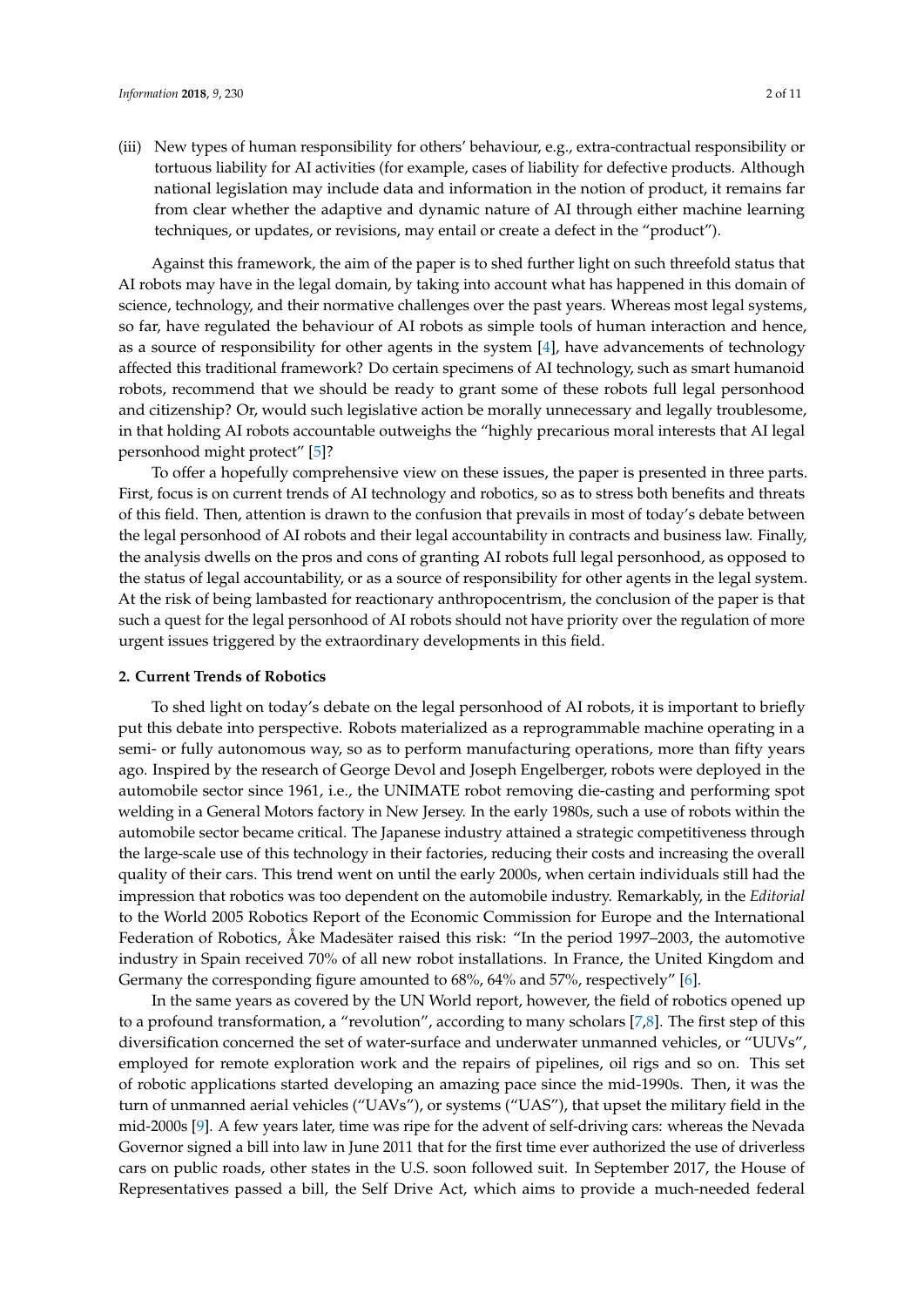framework for the regulation of autonomous vehicles. While the panoply of robots available out there suggests further candidates for the next robotic revolution in the field of service applications for personal and domestic use, such as robots for home security and surveillance, for handicap assistance, or just for fun and entertainment, we should not miss a crucial, twofold aspect of this trend. On the one hand, robots are progressively connected to the Internet: avoiding the shortcomings of traditional approaches, such as on-board computers for robots, the troubles with the computing power of such machines have increasingly been addressed by connecting them to a networked repository on the Internet, allowing robots to share the information required for object recognition, navigation and task completion in the real world. On the other hand, the field of robotics is more frequently intertwined with advancements of artificial intelligence ('AI'), to such an extent that even the definition of robot has evolved over the past decades. Some argue that we are dealing with machines built basically upon the mainstream "sense-think-act" paradigm of AI research [\[10\]](#page-9-9). Sebastian Thrun, former director of the AI Laboratory at Stanford, California, similarly reckons that robots are machines with the ability to "perceive something complex and make appropriate decisions"  $[8]$  (p. 77). Although we still have not obtained either machines that are capable of doing any work men can do, or the solution for the problem of creating proper artificial intelligence within "25 years" [\[11\]](#page-9-10), or "the current generation" [\[12\]](#page-9-11), we are dealing with machine-learning systems that (i) increasingly define or modify their decision-making rules autonomously; (ii) improve their knowledge and skills through the interaction with other artificial agents, smart things, or human fellows in the surrounding environment; and, (iii) respond to the stimuli of such environment, by modifying their own properties, or inner states [\[4\]](#page-9-3). Among the ingredients that made the convergence between computer sciences, AI and robotics possible, we should list the improvement of more sophisticated statistical and probabilistic methods, the growing availability of huge amounts of data and of massive computational power, up to the transformation of places and spaces into IT-friendly environments, e.g., smart cities and domotics.

As to the specimens of such smart machines like Blue Frog Robotics' Buddy, SoftBank's Pepper, or Asus's Zenbo, it is worth mentioning two further applications in this context. The first one is Vital, a robot developed by Aging Analytics UK, who was appointed in May 2014 as a board member of the Hong-Kong venture capital firm Deep Knowledge. The reasons for this appointment hinged on the ability of Vital to foretell good investments in the field of therapies for age-related syndromes, pinpointing market trends that otherwise would be under the human radar. Whereas AI machines will sensibly improve their adaptive decision-making rules over the next years, it seems fair to admit that trends of humans delegating complex cognitive tasks to robots and AI systems will reasonably increase as well. For example, in October 2016, a Finnish OMX-listed company, Tieto, appointed Alicia T, an AI expert system, as a member of the leadership team of its new data-driven businesses unit. According to Tieto's website, Alicia T. will not only become a full-fledged member of the management team, but also possess the capacity to cast votes: "AI will help the management team to become truly data-driven and will assist the team in seeking innovative ways to pursue the significant opportunities of the data-driven world".

Then, we have the case of Sophia, a social humanoid robot developed by Hong Kong-based company Hanson Robotics, in collaboration with Google's parent company Alphabet and SingularityNET, which provide for Sophia's voice recognition system and AI software, respectively. Activated in April 2015, Sophia made her first public appearance in Austin, Texas, in March 2016. As the Wikipedia entry claimed in early 2018, "interviewers around the world have been impressed by the sophistication of many of Sophia's responses to their questions, (although) the bulk of Sophia's meaningful statements are believed by experts to be somewhat scripted". Wikipedia entry has meanwhile been updated, insisting now on the "controversy over hype in the scientific community". Nonetheless in October 2017, as a matter of fact, Sophia became the first AI application to receive citizenship of any country, namely, Saudi Arabia; a month later, 'she' was named the first Innovation Champion of the United Nations Development Programme, the first non-human to be given any UN title.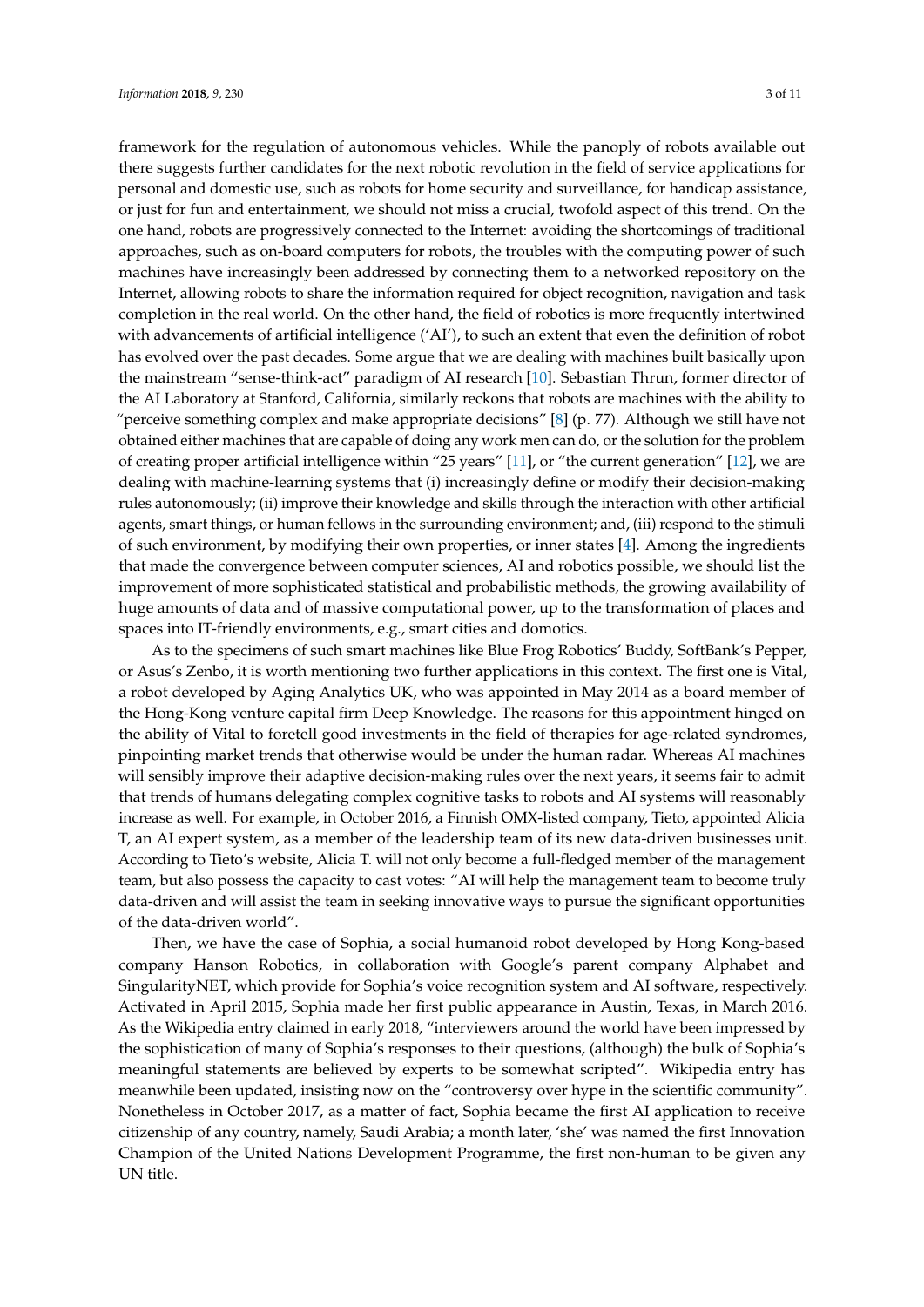Obviously, one may wonder why on earth Saudi Arabia has enrolled Sophia as a citizen of her own, much as the UN celebrating Sophia as an innovation champion. Yet, some months earlier, in February 2017, the European Parliament adopted a proposal, in which the EU institution invites the European Commission "to explore, analyze and consider the implications of all possible legal solutions, (including) ... creating a specific legal status for robots in the long run, so that at least the most sophisticated autonomous robots could be established as having the status of electronic persons responsible for making good any damage they may cause, and possibly applying electronic personality to cases where robots make autonomous decisions or otherwise interact with third parties independently" (§59f of the document).

Admittedly, current trends of AI and robotics have suggested some pessimistic views. In 2015, for instance, the Future of Life Institute released an open letter addressing the challenges and threats posed by this technology: "Its members—and advocates, among which Bill Gates, Elon Musk, and Stephen Hawking—are concerned that as increasingly sophisticated achievements in AI accumulate—especially where they intersect with advances in autonomous robotics technology—not enough attention is being paid to safety". A year later, the White House Office of Science and Technology Policy (OSTP) conducted a series of public workshops on questions of AI and policy, releasing a final report on how to tackle such issues, as fairness, accountability, or social justice, through means of transparency [\[13\]](#page-9-12). While the European Parliament's Committee on Legal Affairs and the UK House of Commons presented similar reports in 2017, an Industry Connections Program within the IEEE Standards Association issued its own document, namely, *The Global Initiative on Ethical of Autonomous and Intelligent Systems* from December 2017, in which the normative challenges and ethical threats of this kind of technology are similarly taken into account. In light of the manifold AI robotics applications and of the multiple, and even opposite, normative views of legislators, experts, and opinion makers, on whether or not legal systems should grant AI robots their "electronic personhood", is there any chance to orient ourselves?

The next step of the analysis has to set the proper level of abstraction, in order to take sides in today's debate. From a methodological viewpoint, the aim is to determine the interface that makes an investigation of some crucial aspects of the legal system possible, so as to comprise a set of features representing the observables and variables of the analysis, the result of which provides a model for the field [\[4\]](#page-9-3). From a substantial perspective, we should distinguish the analysis of the technology that is subject to legal regulation, and the set of legal notions that are at stake with matters of accountability, liability, and responsibility. Next sections explore this twofold aspect of the problem separately.

#### <span id="page-3-0"></span>**3. Levels of Abstraction**

A main source of misunderstandings in today's debate on the legal personhood of AI robots has to do with the ways in which the different kinds of issues, interests, or goods that are at stake with their behaviour, are confused in a Hegelian night where all kinds of legal status look grey. Going back to the aforementioned European Parliament's proposal from February 2017, for example, it is unclear whether "the status of electronic persons" refers to the full legal personhood of robots as proper legal "persons", or regards their legal accountability in contracts and business law, or both. This confusion reappears with certain scholars. Some claim, "that for a computer agent to qualify as a legal agent it would need legal personhood. Both meanings of 'agency' raise questions as to the desirability of legal personhood of bots" and other artificial agents such as robots [\[14\]](#page-9-13). Others argue that granting robots legal personhood would prevent "the debates over slavery" that "remind us of uncomfortable parallels with the past" and "reflect ongoing tension over humanity's role in an increasingly technologized world" [\[15\]](#page-10-0) (p. 186). More recently, this confusion between legal personhood and accountability of AI robots reappears in [\[5\]](#page-9-4). Here, the reason legal systems should not confer legal personhood on "purely synthetic entities" has to do with moral reasons and the abuse of legal person status by robots and those that make them, i.e., either robots as liability shields, or robots as themselves unaccountable rights violators.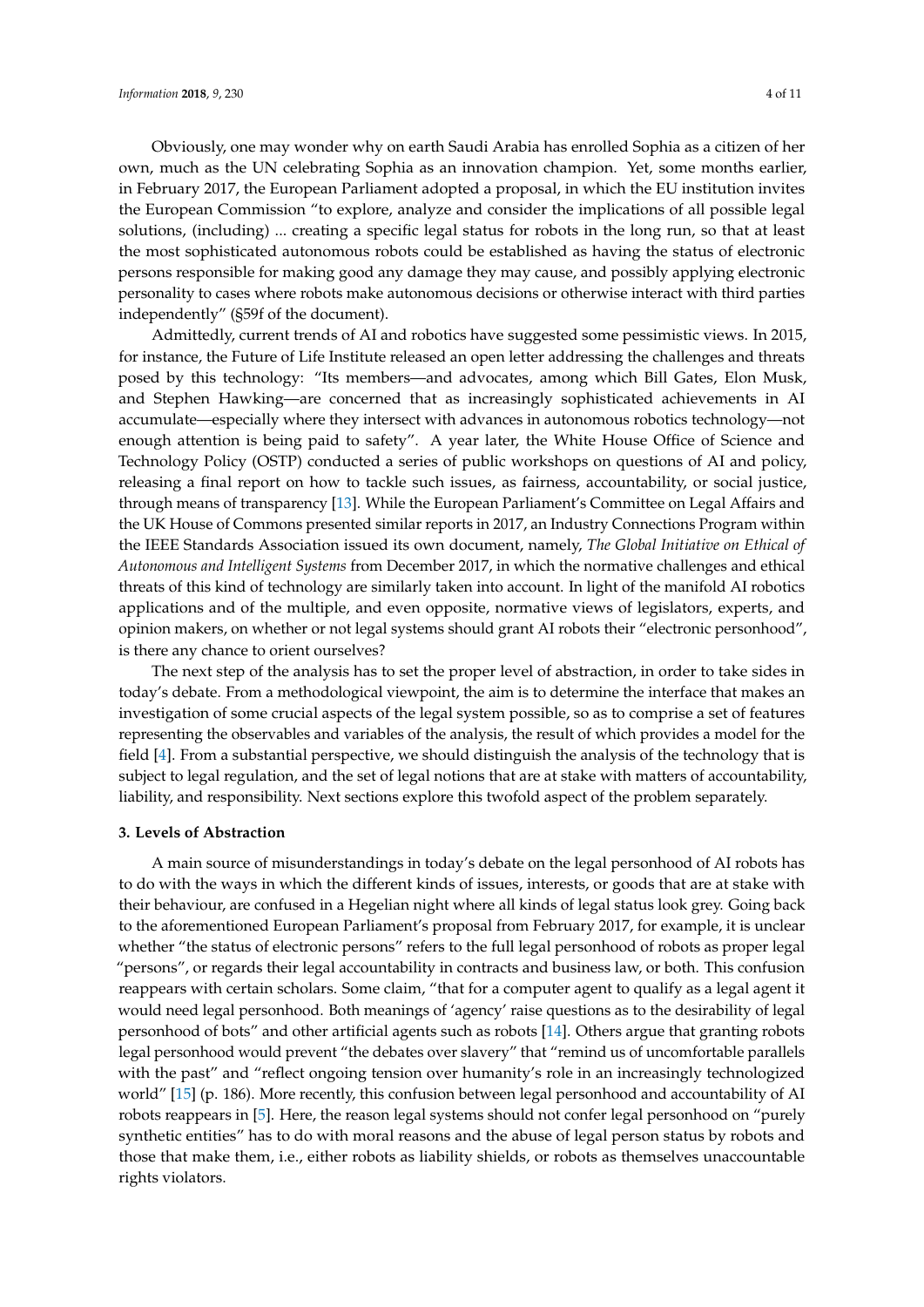A proper level of analysis has thus to be set, in order to stop comparing apples and oranges, namely, the apples of legal accountability and the oranges of legal personhood. (In this context, a third hypothesis on AI robots as a source of responsibility for other agents in the system is set aside, e.g., current work for the amendment of the EU directive no. 374 from 1985 on liability for defective products.) Correspondingly, attention should be drawn to three different kinds of reasoning, which can be summed up as follows: (i) if apples, i.e., robots as accountable agents, then we have oranges; (ii) if apples, then we should have oranges; and, (iii) if we do not have apples, then neither oranges as a result.

As to the first kind of argument, according to which the legal agency of AI robots would require their legal personhood [\[5](#page-9-4)[,14](#page-9-13)[,15\]](#page-10-0), it is not necessary to resort to the example of the legal status of slaves under ancient Roman law to show that forms of dependent or restricted legal status, such as agents in contract law, are not essentially intertwined with forms of independent legal personhood. For example, the European Union existed for almost two decades without enjoying its own legal personhood. Therefore, scholars may discuss about different types of apple, namely, registering AI robots like corporations, or bestowing them with capital, or making the financial position of such smart machines transparent, without resorting to any kind of AI personhood. From the different types of apples under scrutiny in today's research, in other words, it does not follow that AI robots necessarily turn out to be an orange, thereby enjoying some form of full legal personhood.

The second kind of argument is normative, for it claims that, once AI robots are conceived of as agents in contracts and business law, then they should be treated as legal persons. The normative ground of this reasoning rests on the reasons why legal systems grant human persons full legal personhood. As we will see later in the next section, such reasons have to do with the moral status of humans, their intrinsic worth and capability to suffer, their consciousness, and so forth. In the tradition of human rights declarations, the reference value is given by the idea of dignity, e.g., Article 1 of the Universal Declaration of Human Rights (UDHR), and Protocol 13 of the European Convention on Human Rights (ECHR). The problem with this second kind of argument is that different types of AI robotic agenthood can be examined, regardless of whether or not such artificial agents are conscious, capable to suffer, or experience emotions, desires, pleasures, or pain. What is at stake with the legal agenthood of AI robots and their accountability has to do with matters of efficiency in transactions and economic affairs, rather than any kind of AI robotic dignity. Advocates of the argument, according to which the legal agency of AI robots should require their legal personhood e.g., [\[15\]](#page-10-0), have thus to preliminarily demonstrate that such artificial agents possess some of the requisites that legal systems usually take into account, in order to grant humans their full legal personhood.

Yet, there is a variant of the second argument, which likens the status of robots to the legal personhood of corporations. In both cases, so goes the reasoning, once we admit that AI robots and corporations are agents in contracts and business law, then—for reasons that hinge on the efficiency of economic affairs and transactions—they should be considered as full legal persons. Admittedly, the idea of registering AI robots just like corporations is popular among scholars [\[16–](#page-10-1)[18\]](#page-10-2). As claimed by others, moreover, "existing laws might provide a potentially unexpected regulatory framework for autonomous systems" [\[19\]](#page-10-3). According to this view, we should not amend the current law, to admit that AI robots may "inhabit" a company and "thereby gain some of the incidents of legal personality" [\[19\]](#page-10-3).

However, going back to the variant of our second argument, there are three problems. First, the corporate solution for the legal agenthood of AI robots is only one among several technical options that scholars have suggested over the past years, in order to tackle problems of accountability for AI robotic behaviour. Scholars have proposed registries for artificial agents, insurance policies, or modern forms of the ancient Roman legal mechanism of *peculium*, namely, the sum of money or property granted by the head of the household to a slave or son-in-power [\[4\]](#page-9-3). What all these cases illustrate is that legal systems can properly address the challenges of the agenthood of AI robots in contracts and business law, without embracing any form of corporation and hence, any kind of legal personhood of AI robots. In light of the examples in the previous section, we can thus say that the status of Vital or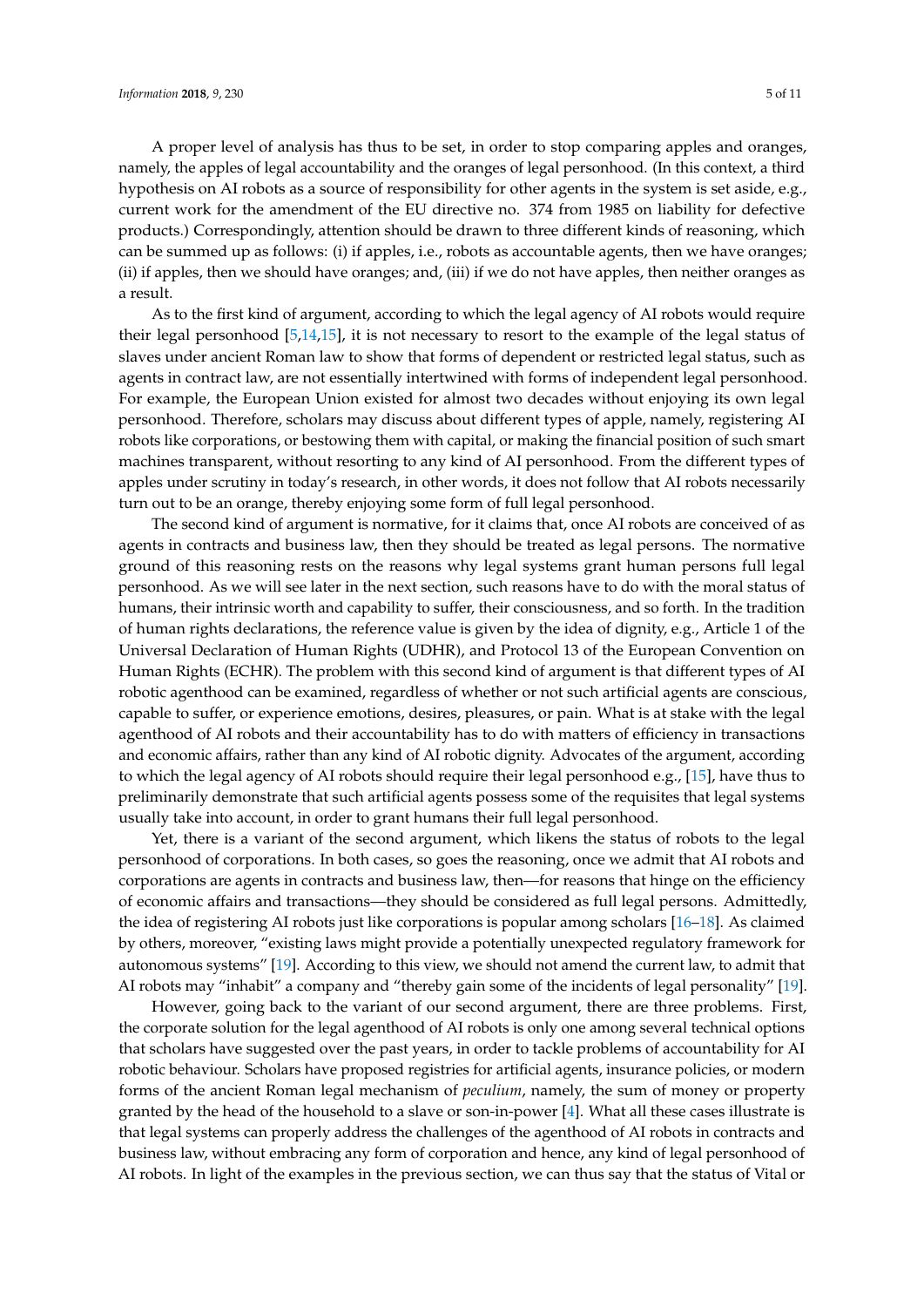Alicia T. may even make sense, without endorsing any kind of citizenship status for Sophia. Second, the extent of the legal personhood of corporations dramatically varies among legal systems. Contrary to the US tradition, for example, most EU companies do not enjoy their own privacy rights, or their own political rights, such as freedom of speech [\[20\]](#page-10-4); corporations cannot be held criminally responsible [\[21\]](#page-10-5), and so forth. This latter scenario is at odds with that which advocates of the legal personhood of AI robots usually claim: at least in Europe, the corporate solution for the legal personhood of AI robots would be a Pyrrhic victory. Third, we have to take into account the opinion of those who oppose granting robots the status of legal persons just like corporations. According to this view, "there are two kinds of abuse that might arise at the expense of human legal rights—humans using robots to insulate themselves from liability and robots themselves unaccountably violating human legal rights" [\[5\]](#page-9-4) (p. 285).

This latter argument on the "two abuses" can be understood both as a critique of the just like corporation-view and as an illustration of the third kind of confusion in today's debate between the legal agenthood and the legal personhood of AI robots. As to the first aspect of this stance, its advocates claim, the personhood of artificial agents could be a means to shield humans from the consequences of their conduct. In light of the *International Tin Council case* before the House of Lords in October 1989, "the risk (is) that electronic personality would shield humans actors from accountability for violating rights of other legal persons, particularly human or corporate" [\[5\]](#page-9-4) (p. 287). Although this possibility is for real, we should also pay attention to the other way around, namely, cases in which the intricacy of the interaction between humans and computers can make it extremely difficult to ascertain what is, or should be, the information content of the natural or artificial entity, as foundational to determining the responsibility of individuals. Such cases of distributed responsibility that hinge on multiple accumulated actions of humans and computers may lead to cases of impunity that already have recommended some legal systems to adopt new forms of criminal accountability. Think of the collective knowledge doctrine, the culpable corporate culture, or the reactive corporate fault, as ways to determine the blameworthiness of corporations and their autonomous criminal liability [\[22\]](#page-10-6).

Still, in addition to the risk of AI robots as liability shields, advocates of the "two abuses"-doctrine raise the further threat of robots as themselves unaccountable right violators. In a nutshell, the problem revolves around who could represent the artificial agent in a legal dispute and moreover, how we should deal with issues of robot insolvency. Although as we have seen above in this section, legal systems could establish mechanisms for AI robots to own property or hold accounts, much as requiring the creators of robots to place initial funds in such accounts, "money can flow out of accounts just as easily as it can flow in; once the account is depleted, the robot would effectively be unanswerable for violating human legal rights" [\[5\]](#page-9-4) (p. 288). Traditional punitive sanctions of the law, such as jail time for criminal insolvency, would be unavailable, unsatisfying, or ineffective. As a result, we may envisage the malfunctioning of AI robots or their manipulation that cause or fuel human wrongdoing, if not properly detected and recovered, thus making people vulnerable to systematic recourse to such artificial systems. In addition, we should expect a novel wave of AI crimes and wrongdoing, after the 1990s generation of computer crimes set up by national legislators, such as new forms of AI Ponzi schemes [\[22\]](#page-10-6).

There are, however, two further problems with this narrative on AI robots representing a threat as unaccountable right violators. The first issue is empirical, and has to do with scholarly work and legislative measures as to how to hold such artificial agents accountable. Whereas, as previously stressed, scholars have suggested different kinds of strategies, as registries, insurance policies, modern forms of *peculium*, and the like, some institutions, as the Japanese government, have worked out a way to address these issues through the creation of special zones for robotics empirical testing and development, namely, a form of living lab, or *Tokku*. Significantly, the special zone of Tsukuba was set up in 2011, in order to understand how AI safety governance and tax regulation could be disciplined [\[23\]](#page-10-7). Thus, we can dismiss this part of the "two abuses"-doctrine as an empirical issue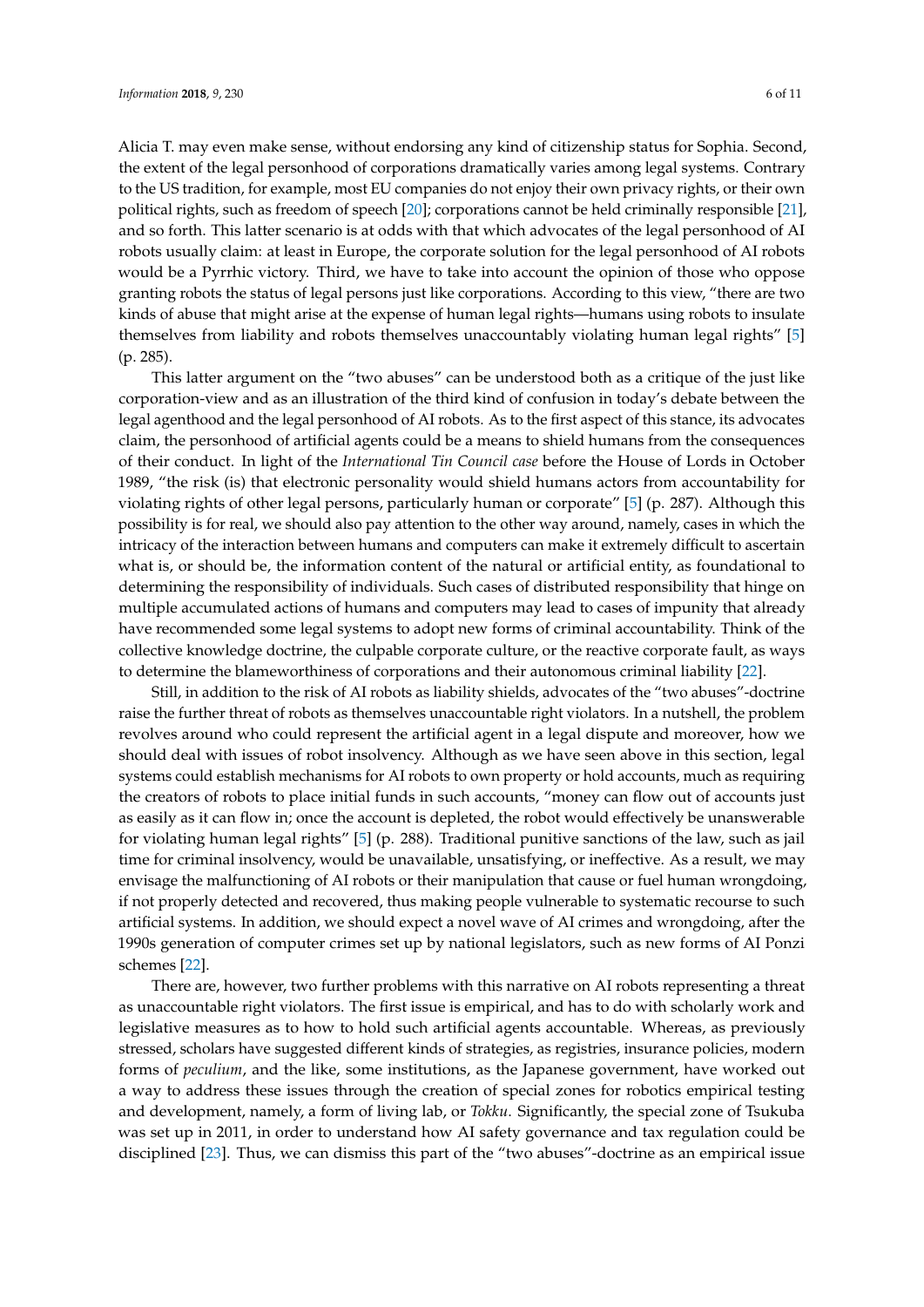concerning how legal systems could properly keep the legal agenthood of AI robots under control, and make them accountable.

However, how about the further claim of the "two abuses"-doctrine? Should we buy the idea that once AI robots are a mere liability shield, or rather potential unaccountable rights violators in contracts and business law, no legal personhood shall follow as a result?

The fallacy of the argument concerns once again the confusion between apples and oranges, that is, between the legal agenthood of AI robots in contracts and business law, and their legal personhood. There are several instances of how legal systems might grant rights of personhood, independently of matters that regard accountability in economic affairs. As to the rights of human persons, think about minors and people with severe psychological illnesses, who cannot be deprived of their legal personhood as espoused in certain rights despite such illnesses, or emotional and intellectual immaturity, as occurs with e.g., the 1989 UN Convention on the Rights of the Child. As to the set of legal persons, consider the legal personhood that is enjoyed by such non-human entities, as the Whanganui river and Te Urewera national park in New Zealand, the Ganges and the Yamuna rivers in India, up to the entire ecosystem in Ecuador. Therefore, the question is not about whether the legal agency of AI robots would—or should—require their legal personhood, or whether the legal personhood of AI robots should vice versa be subject to their accountability in contracts and business law. Rather, the problem has to do with the reasons why legal systems usually grant humans their legal personhood, and whether AI robots meet such requirements.

#### **4. AI as Legal Persons**

The previous section has stressed some of the reasons why legal systems usually grant humans their legal personhood. According to the philosophical stance, or ideological options scholars adopt, such motives are often referred to either the moral status of humans and the protection of their dignity, or their capability to suffer, along with further elements, such as human consciousness, intentionality, desires, and interests. Some of these requisites, e.g., capability to suffer and (a certain degree of) consciousness, have been evoked to extent the sphere of legal personhood to other natural agents, such as animals [\[24\]](#page-10-8). Others have debated whether such extension could comprise some artificial agents. In his seminal 1992 article on the *Legal Personhood for Artificial Intelligences*, for example, Lawrence Solum examines three possible objections to the idea of recognizing rights to those artificial agents, or intelligences (AIs), namely, the thesis that "AIs Are Not Human" [\[25\]](#page-10-9) (pp. 1258–1262); "The Missing-Something Argument" [\[25\]](#page-10-9) (pp. 1262–1276); and, "AIs Ought to Be Property" [\[25\]](#page-10-9) (pp. 1276–1279). Remarkably, according to Solum, there are no legal reasons or conceptual motives for denying the personhood of AI robots: the law should be entitled to grant personality on the grounds of rational choices and empirical evidence, rather than superstition and privileges. "I just do not know how to give an answer that relies only on a priori or conceptual arguments" [\[25\]](#page-10-9) (p. 1264).

We may accept Solum's argument that scholars cannot, on conceptual grounds, rule out in advance the possibility that AI robots should be given the status of legal personhood; still, we have to face three different kinds of problem with this new legal status. First, attention should be drawn to "the missing-something problem". Although certain scholars claim that AI robots would already have the capability of fulfilling the awareness requirements in criminal law, together with "the mental element requirements of both intent offenses and recklessness offenses" [\[26\]](#page-10-10) (p. 99), current AI robots lack most requisites that usually are associated with granting someone, or something, legal personhood: such artificial agents are not self-conscious, they do not possess human-like intentions, or properly suffer. This does not amount to say that the levels of autonomy, self-consciousness, and intentionality—which arguably are insufficient to grant AI robots their full legal personhood today—are inadequate to produce relevant effects in other fields of the law, e.g., the legal agenthood of artificial agents in the field of contracts and business law, as previously explored above in Section [3.](#page-3-0) Otherwise, we would incur in the same kind of confusion that has been stressed apropos of, say,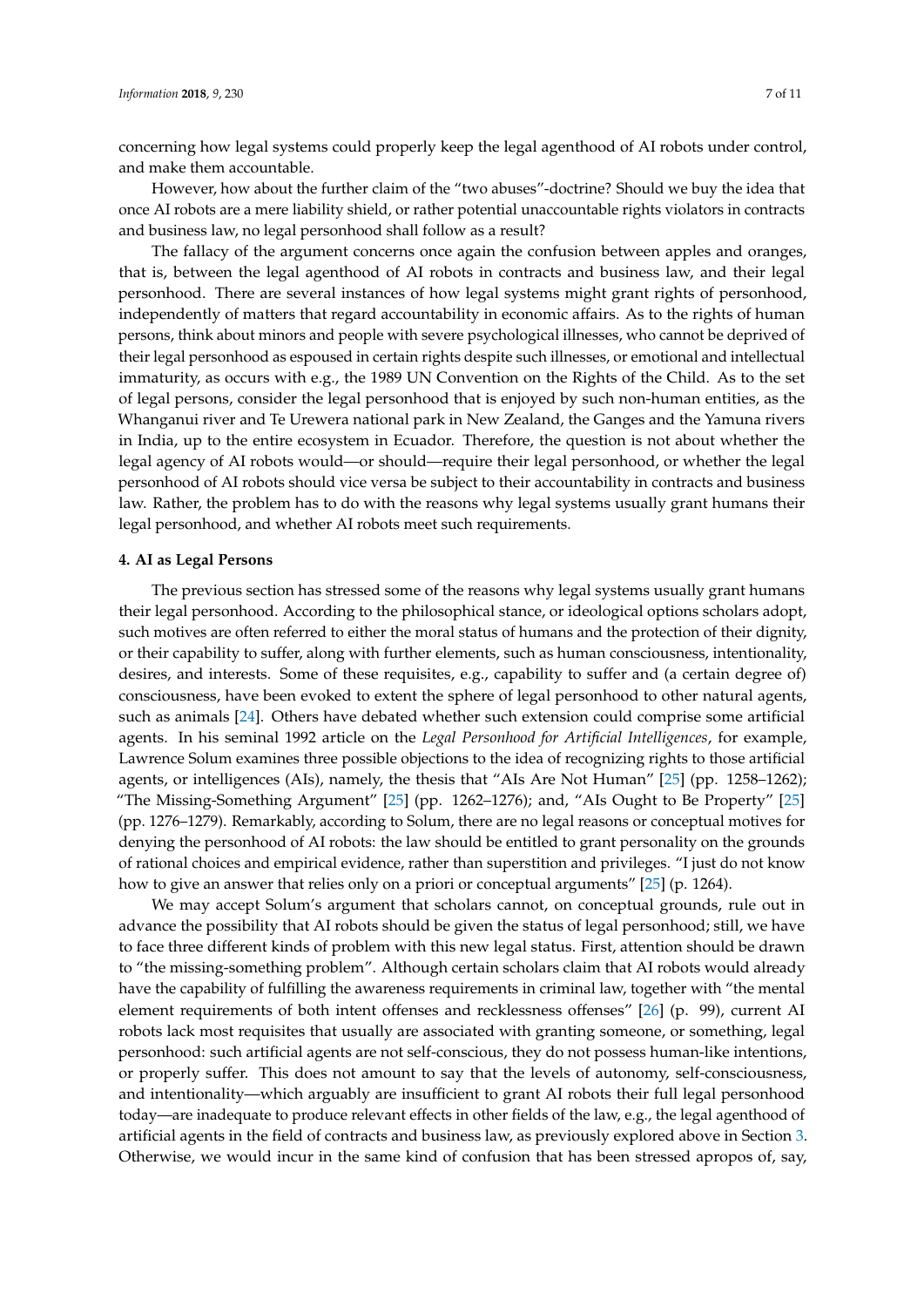the "two abuses"-doctrine, by simply reversing the terms of such argumentation, that is, if AI robots do not meet the requisites of legal personhood, then they cannot be legal agents either.

The second kind of problem concerns the consequences of granting AI robots legal personhood. Once we admit there being artificial agents capable of autonomous decisions similar in all relevant aspects to the ones humans make, the next step would be to acknowledge that the legal meaning of "person" and, for that matter, of crimes of intent, of constitutional rights, of dignity, etc., will radically change. Even Solum admits that, "given this change in form of life, our concept of a person may change in a way that creates a cleavage between human and person" [\[25\]](#page-10-9) (p. 1268). Likewise, others warn that "the empirical finding that novel types of entities develop some kind of self-consciousness and become capable of intentional actions seems reasonable, as long as we keep in mind that the emergence of such entities will probably require us to rethink notions of consciousness, self-consciousness and moral agency" [\[27\]](#page-10-11) (pp. 558–559). At the end of the day, nobody knows to where this scenario may lead. For instance, would a strong AI robotic lawyer accept the argument that "evil is not part of the components of criminal liability" [\[26\]](#page-10-10) (p. 93)? What if the AI robot, rather than an advocate of current exclusive legal positivism, is a follower of the natural law tradition?

The third kind of problem has to do with how we should mediate today's state-of-the-art and Leibniz's warning about our own ignorance: "every mind has a horizon in respect to its present intellectual capacity but not in respect to its future intellectual capacity" [\[28\]](#page-10-12) (p. 115). On the one hand, some popular claims of today's debate can be deemed as simply non-sense, such as the awareness of AI robots, thus subject to retribution and deterrence, rehabilitation and incapacitation, down to capital penalty e.g., [\[26\]](#page-10-10). Yet, on the other hand, the breath-taking advancements of technology in this field recommend being prepared as to how we shall rethink notions of consciousness, self-consciousness and moral agency. As previously stressed above in Section [3,](#page-3-0) some legislators and policy makers have adopted forms of legal experimentation, e.g., the Japanese government's special zones set up over the past 15 years, as a way to address the normative challenges of AI robotics in a pragmatic way, that is, through empirical testing and development [\[29\]](#page-10-13). Admittedly, some sort of Western *Tokku* can increase our comprehension of risks and threats triggered by robots and smart AI systems, in order to prevent their undesirable actions and keep them in check. In addition, we can grasp how such systems may react in different contexts and whether robots and other AI agents ultimately meet human needs. From a legal viewpoint, the set up of special zones for robotics empirical testing and developing appears particularly relevant, because we can properly address on this basis the set of potential issues brought about by the advancement of AI and robotics, e.g., a fleet of self-driving cars for "public car sharing" [\[30\]](#page-10-14). In the traditional world of human drivers, many legal systems had to introduce—in addition to compulsory insurance policies—public funds for the victims of road accidents, e.g., the Italian legislative decree no. 209 from 2005. In the foreseeable world of autonomous vehicles, hypotheses of accountable AI car systems may make sense because a sort of digital peculium, embedded in the design of the system, can represent the smart AI counterpart to current public funds for the victims of road accidents. Along these lines, it is worth mentioning that the former Italian data protection authority has suggested that robots may soon become "data processors" pursuant to Article 28 of the EU regulation on data protection [\[31\]](#page-10-15).

Whether or not this kind of legal experimentation and pragmatic approach will end up granting AI robots full legal personhood, thereby transforming pillars of the law and such basic concepts, as the idea of legal person, is of course a question that goes beyond our current Leibniz's "horizon". In the meanwhile, we already mentioned the case of our first robotic citizen, Sophia, who is the first non-human ever to be awarded by the UN too. *Pace* the empirical remarks and conceptual exercises that have been summed up throughout this paper—taking into account more than 25 years of scholarly debate in the field—what would the reasons for these legal steps be? By taking UDHR's Article 1 and ECHR's Protocol 13 seriously, where would the dignity of Sophia lie? Is she really conscious, or capable to suffer the slings and arrows of outrageous scholars?

The time is ripe for the conclusions of this paper.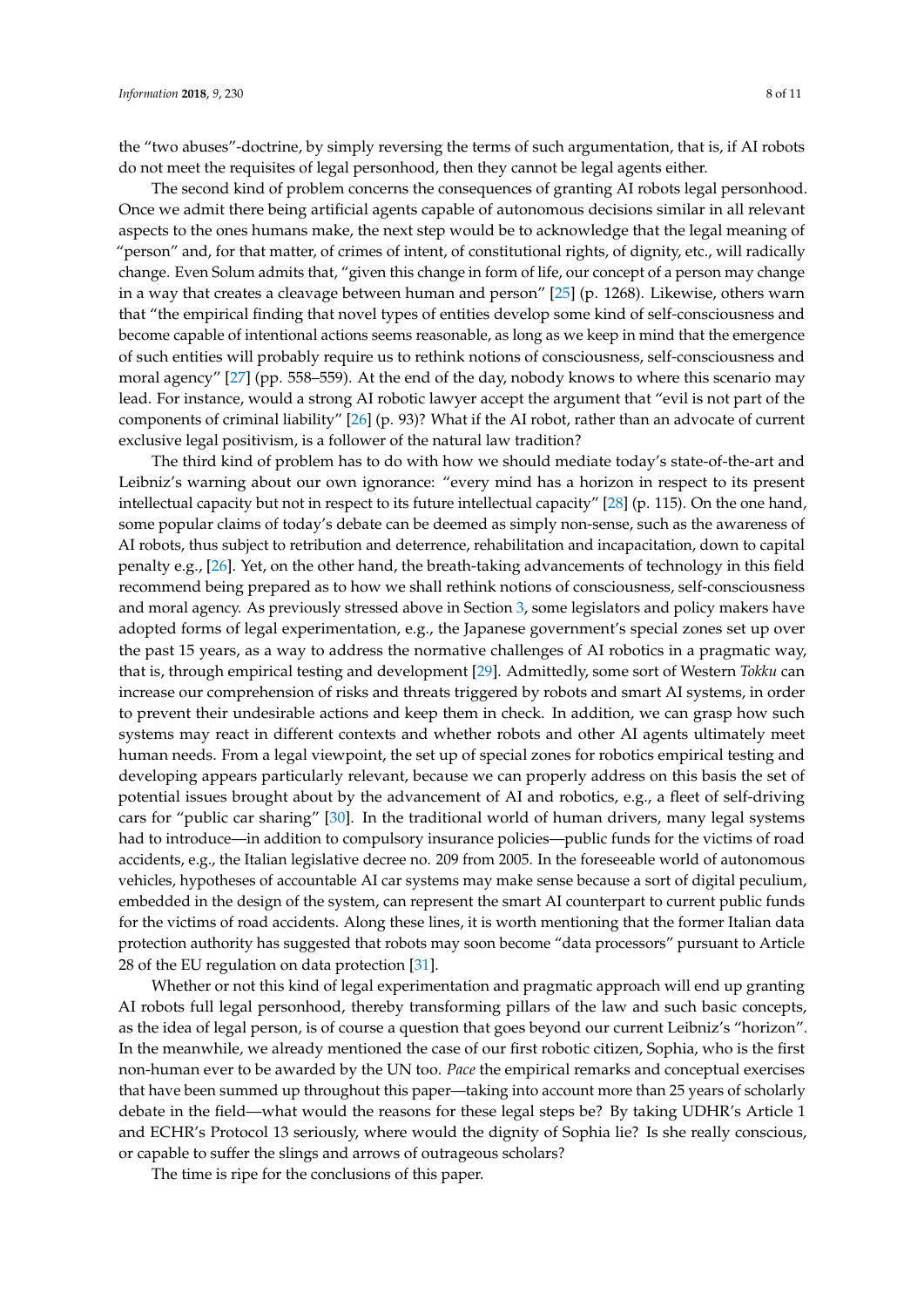#### **5. Conclusions**

Scholars properly stress, time and again, that the notion of person is a fiction in the legal domain. While Ancient Roman lawyers recovered the term 'person' from the theater's mask that actors used to wear on stage, none of their definitions of legal person resembles today's meaning of personhood. Contrary to Roman ideas on the role of the parties in legal acts, or in a process, on the status of free people, or enslaved persons, and so on, we currently associate the notion of person with the legal subject that has rights (and duties) of its own. This is the definition that we find in chapter 16 of Thomas Hobbes's *Leviathan*, which has an origin in the ideas discussed by scholars of Canon Law in the 1200s and 1300s. In his *Commentary on Digestum Novum* [\[32\]](#page-10-16), for instance, Bartolus de Saxoferrato (1313–1357) affirms that an artificial person, such as a monastery, is not a real person but rather, a fiction that nonetheless "stands in the name of the truth" (*pro vero*) [\[32\]](#page-10-16). This equalization between natural persons and artificial persons, between humans and legal entities, such as a mission, or a corporation, triumphed with the tenets of legal positivism and formalism in the 1800s. The great Roman scholar, Friedrich August von Savigny, makes this point clear in his *System of Modern Roman Law* (1840–1849) ed. (1979). Here, Savigny admits that only humans have rights and duties of their own and still, the Law has the power to grant such right of personhood to anything, be it monasteries or corporations, governments or ships in maritime law, rivers in New Zealand or India, down to the entire ecosystem in Ecuador.

Legal fictions have real effects, though. Since Ancient Roman times, they concern for example the procedural mechanisms that allow individuals to enforce their own rights, e.g., the *actio in personam* which gives an individual the role of a party in a process or legal act. In addition, fictions may regard the family status of an individual, e.g., adoptions, or when such individual should be considered deceased, e.g., Article 4 of the Italian civil code on cases in which some legal effect depends on whether someone outlived someone else and yet, it is impossible to determine such circumstance, so that both persons are considered by the law as deceased at the same time.

This crucial real-life impact of legal fictions has thus recommended scholars to carefully mull over whether and to what extent AI robots may create loopholes in the legal system and hence, whether current provisions of the law should be modified, or amended. By distinguishing between the legal agenthood of AI robots in contracts and business law, and the legal personhood of AI robots with their constitutional rights, the paper has insisted on the reasons why we should not confuse such legal statuses, so that two different outcomes follow as a result.

On the one hand, as to the legal agenthood of AI robots, it makes sense to consider new forms of accountability and of liability in the field of contracts and business law, such as registries, or modern forms of *peculium*. The aim is to prevent both risks of robotic liability shield and of AI robots as unaccountable rights violators, while tackling cases of distributed responsibility that hinge on multiple accumulated actions of humans and computers that may lead to cases of impunity. On the other hand, as to the legal personhood of AI robots, current state-of-the-art has suggested that none of today's AI robots meet the requisites that usually are associated with granting someone, or something, such legal status. Although we should be prepared for these scenarios through manifold methods of legal experimentation, e.g., setting up special zones, or living labs, for AI robotic empirical testing and development, it seems fair to concede that we currently have other types of priority, e.g., the regulation of the use of AI robots on the battlefield [\[4\]](#page-9-3).

Therefore, going back to the February 2017 proposal of the European Parliament, which was mentioned above in Section [2,](#page-1-0) the final recommendation of this paper would be threefold: (i) in the mid term, skip any hypothesis of granting AI robots full legal personhood; (ii) take seriously into account the possibility of new forms of accountability and liability for the activities of AI robots in contracts and business law, e.g., new forms of legal agenthood in cases of complex distributed responsibility; and, (iii) test such new forms of accountability and liability through methods of legal experimentation.

However, going back to the current debate on the legal personhood of AI robots, we should recognize that granting someone, or something, legal personhood is—and always has been—a highly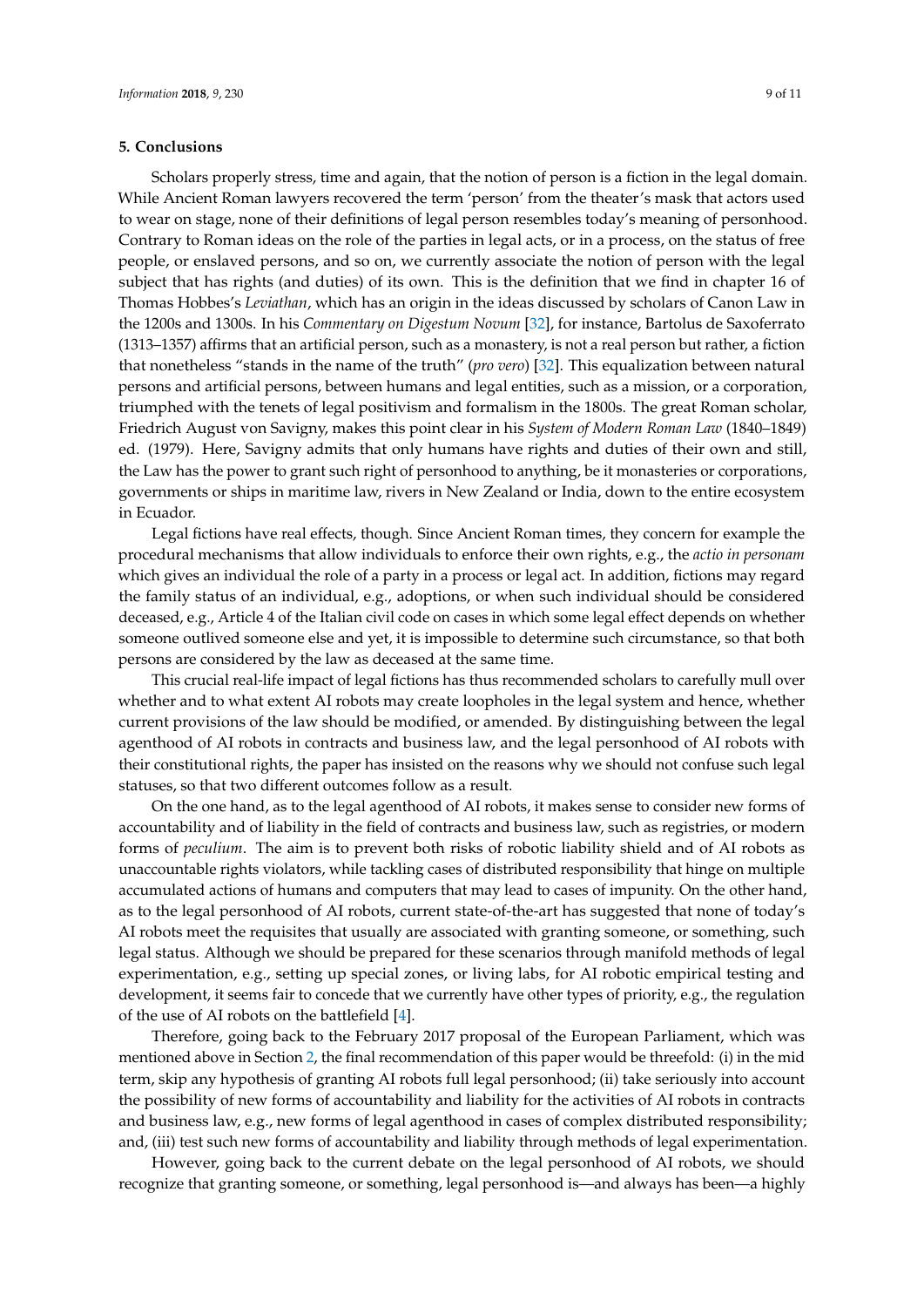sensitive political issue. In addition to rivers in New Zealand and India, or the entire ecosystem in Ecuador, consider the legal jungle of the status, or condition, of individuals as legal members of a state, e.g., people's citizenship. As shown by the legal condition of Turks in Germany, or of some Brazilian football players in Italy, or of young immigrants in US, this is the realm of political discretionary power that sometimes turns into simple chaos, or mere sovereign arbitrariness. The recent case of Saudi Arabia enrolling Sophia as a citizen of her own is hence unsurprising. It reminds us of Suetonius' *Lives of the Twelve Caesars* (121 AD), in which we find Caligula planning to make his horse, Incitatus, a senator, and "the horse would invite dignitaries to dine with him in a house outfitted with servants there to entertain such events".

From Incitatus to Sophia, the paper has stressed the normative reasons, according to which we can evaluate whether granting legal personhood makes sense, or turns out to be a simple matter of sheer chance and political unpredictability. In the case of legal persons, such as corporations, political decisions have to do with matters of efficiency, financial transparency, accountability, and the like. In the case of human fellows, the reference is to their dignity, consciousness, intrinsic worth, and so forth. Certainly, we cannot prevent on this basis the odd decisions of legislators making robots citizens, or horses senators. Yet, from Caligula's horse to current Sophia, basic legal principles make clear when political decisions on "persons" are incongruous, so that courts may one day overturn them for having no rational basis.

**Funding:** This research received no external funding

**Conflicts of Interest:** The author declares no conflict of interest.

### **References**

- <span id="page-9-0"></span>1. Reynolds, C.; Ishikawa, M. Robotic Thugs. In *Ethicomp*; Bynum, T.W., Rogerson, S., Murata, K., Eds.; Global e-SCM Research Center & Meiji University: Tokyo, Japan, 2007; pp. 487–492.
- <span id="page-9-1"></span>2. Pagallo, U. The Human Master with a Modern Slave? Some Remarks on Robotics, Ethics, and the Law. In *The "Backwards, Forwards and Sideways" Changes of ICT*; Arias-Oliva, M., Bynum, T.W., Rogerson, S., Torres-Corona, T., Eds.; Universitat Rovira I Virgili: Tarragona, Spain, 2010; pp. 397–404.
- <span id="page-9-2"></span>3. Pagallo, U. The Adventures of Picciotto Roboto: AI and Ethics in Criminal Law. In *The Social Impact of Social Computing*; Bissett, A., Light, A., Lauener, A., Rogerson, S., Ward Bynum, T., Eds.; Sheffield Hallam University: Sheffield, UK, 2011; pp. 349–355.
- <span id="page-9-3"></span>4. Pagallo, U. *The Laws of Robots: Crimes, Contracts, and Torts*; Springer: Dordrecht, The Netherlands, 2013.
- <span id="page-9-4"></span>5. Bryson, J.J.; Diamantis, M.E.; Grant, T.D. Of, for, and by the People: The Legal Lacuna of Synthetic Persons. *Artif. Intell. Law* **2017**, *23*, 273–291. [\[CrossRef\]](http://dx.doi.org/10.1007/s10506-017-9214-9)
- <span id="page-9-5"></span>6. UN World Robotics. *Statistics, Market Analysis, Forecasts, Case Studies and Profitability of Robot Investment*; Edited by UN Economic Commission for Europe and Co-Authored by the International Federation of Robotics; UN Publication: Geneva, Switzerland, 2005.
- <span id="page-9-6"></span>7. Gogarty, B.; Hagger, M. The Laws of Man over Vehicle Unmanned: The Legal Response to Robotic Revolution on Sea, Land and Air. *J. Law Inf. Sci.* **2008**, *19*, 73–145.
- <span id="page-9-7"></span>8. Singer, P. *Wired for War: The Robotics Revolution and Conflict in the 21st Century*; Penguin: London, UK, 2009.
- <span id="page-9-8"></span>9. Pagallo, U. Robots of Just War: A Legal Perspective. *Philos. Technol.* **2011**, *24*, 307–323. [\[CrossRef\]](http://dx.doi.org/10.1007/s13347-011-0024-9)
- <span id="page-9-9"></span>10. Bekey, G.A. *Autonomous Robots: From Biological Inspiration to Implementation and Control; The MIT Press:* Cambridge, MA, USA; London, UK, 2005.
- <span id="page-9-10"></span>11. Simon, H. *The Shape of Automation for Men and Management*; Harper & Row: New York, NY, USA, 1965.
- <span id="page-9-11"></span>12. Minski, M. *Computation: Finite and Infinite Machines*; Prentice-Hall: Englewood Cliffs, NJ, USA, 1967.
- <span id="page-9-12"></span>13. OSTP; National Science and Technology Council Networking and Information Technology; Research and Development Subcommittee; National Science and Technology Council Networking and Information Technology. *The National Artificial Intelligence Research and Development Strategic Plan*; OSTP: Washington, DC, USA, 2016.
- <span id="page-9-13"></span>14. Hildebrandt, M. From Galatea 2.2 to Watson and back? In *Human Law and Computer Law: Comparative Perspectives*; Hildebrandt, M., Gaakeer, J., Eds.; Springer: Dordrecht, The Netherlands, 2011.